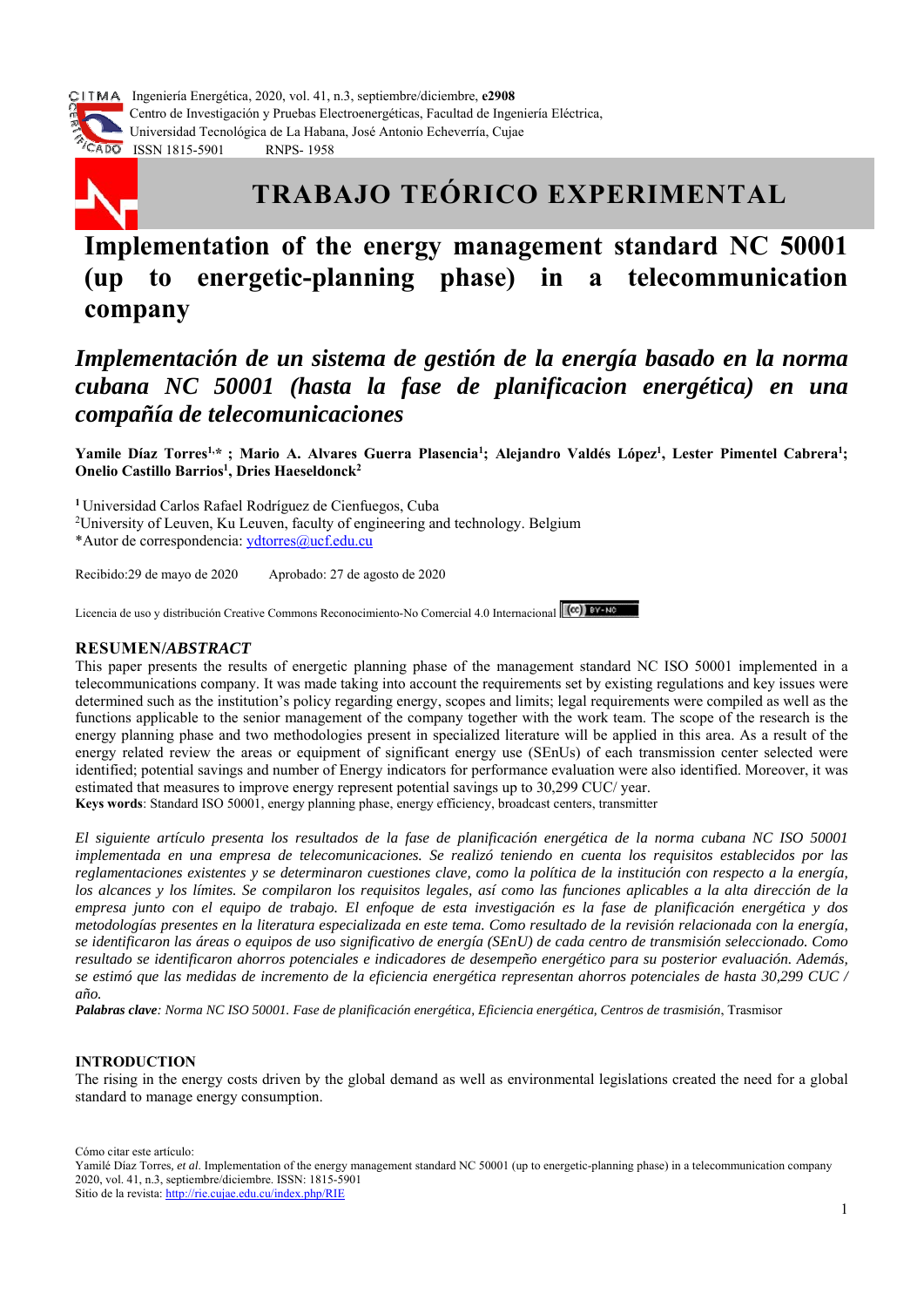Introduced in June 2011, the ISO 50001 International Standard was developed to provide a unified framework for energy management which aims at achieving a sustainable reduction of energy through its systematic control, documentation and awareness of all personnel involved [1]. ISO 50 001 is a documented structure that defines the organization's policy, objectives and responsibilities [2].

It establishes procedures and processes for planning, control, assurance, improvement, training, internal verification and corrective and preventive actions. The standard generally does not detail any specific performance criteria, but rather focuses on the identification of SEnUs and continuous improvement. [3]. ISO 50001 allows to the organizations:

- Develop a policy for more efficient use of energy
- Fix energy efficiency targets and objectives to meet the policy
- Use data for better understanding and decision making concerning energy use and consumption
- Measure the results of energy efficiency improvements
- Review the effectiveness of the energy policy
- Continually improve energy management

According to reports from the German Federal Environmental Agency in 2014, ISO 50001 showed a growth rate of 40 %, issuing 7345 certifications globally. In this scenario Europe reached 80% of the total number of certified companies, led by Germany (47 %) due to the country's energy legislation. A study of the business value of the standard evaluated nine facilities that reported a profitable recovery period of approximately 1,7 years with an average energy cost savings of \$ 503 000 per year [4]. The statistic portal website [5] reported that in 2007 the world's telecommunications centers consumed a total of 293 GWh and it estimated an increase of 2, 24 times by 2020. Other sources consider that data processing centers (DPCs) and transmission centers consume more than 70% of electricity in this sector [6]. These facilities are characterized by uninterrupted

Information Transmission (IT) equipment and air conditioning systems equipment, which dissipate the heat emitted by the main equipment to be operated at a defined temperature and relative humidity [6]. This causes the cooling costs to be substantial. For example, in 2010, DPCs used 130,000 GWh worldwide to cool servers [7].

When an energy audit was carried out to a telecommunications company aimed at the broadcasting of radio and television networks, it was detected that they do not have an established Energy Management System (EnMs). The absence of Energy Performance Indicators (EnPIs) and the non-identification of SEnUs, among others things, did not allow an efficient monitoring of the energy resources in the transmission centers. In this context the implementation of ISO 50001 will increase its competitiveness. The present article focuses on showing the most relevant results of the analysis performed to this company for the future implementation of an EnMs based on the standard. The scope of the research is the energy planning phase and two methodologies present in specialized literature will be applied in this area.

## **MATERIALS AND METHODS**

## Planning process stage procedures

The model of this management system based on ISO 50001 assumes the Planning-Do-Check-Act cycle. This model is consistent with the quality management systems according to ISO 9001, management systems environmental protection according to ISO 14001 and systems of management of occupational health and safety according to ISO 18001, which facilitates the integration of all them [8]. The stage of process planning is an essential element in EnMs. It can be understood as the diagnosis of the organization in order to find the causes of the low level of energy efficiency. It allows determining the activities that can be carried out to improve the energy performance of the processes [9]. It establishes in an organized way, a detailed activity plan that will be carried out to reach the objectives and the energetic goals. It also implements deadlines, priorities, economic, material and human resources, as well as the scope of the management system and responsibilities.

A planning process flowchart was proposed by [10]. It was developed as a pilot project and integrated entities such as training material, data collecting tools, and project management to achieve a single unified framework. This procedure was used by [11] in order to build software created as a guide for energy management consultants to assist manufacturing plants. Correa, González, Borroto and Alpha [12] proposed other procedure for the energy planning of the EnMs based on the standards ISO 50001: 2011, UNE 216301: 2007, DIN EN 16001, ANSI/MSE 2000: 2008 and ISO 9001: 2008. The results obtained from the planning phase enabled the study case analyzed (Oleohidráulica Company) determining the significant consumption areas, a consumption structure and a base-line fitting the goal of the organization related to energy. The authors used tools and techniques such as: expert's stakeholders, documents reviews, and tools from the Technology for Total- Efficient Management of Energy [12; 13], developed by the Study Center of Energy and Environment from the University of Cienfuegos, Cuba. The basic statistical tools were: Pareto chart, control chart, energy-production diagram: efficiency indicator base 100; graphic tendency or Sums Indicator Accumulate (CUSUM), among others.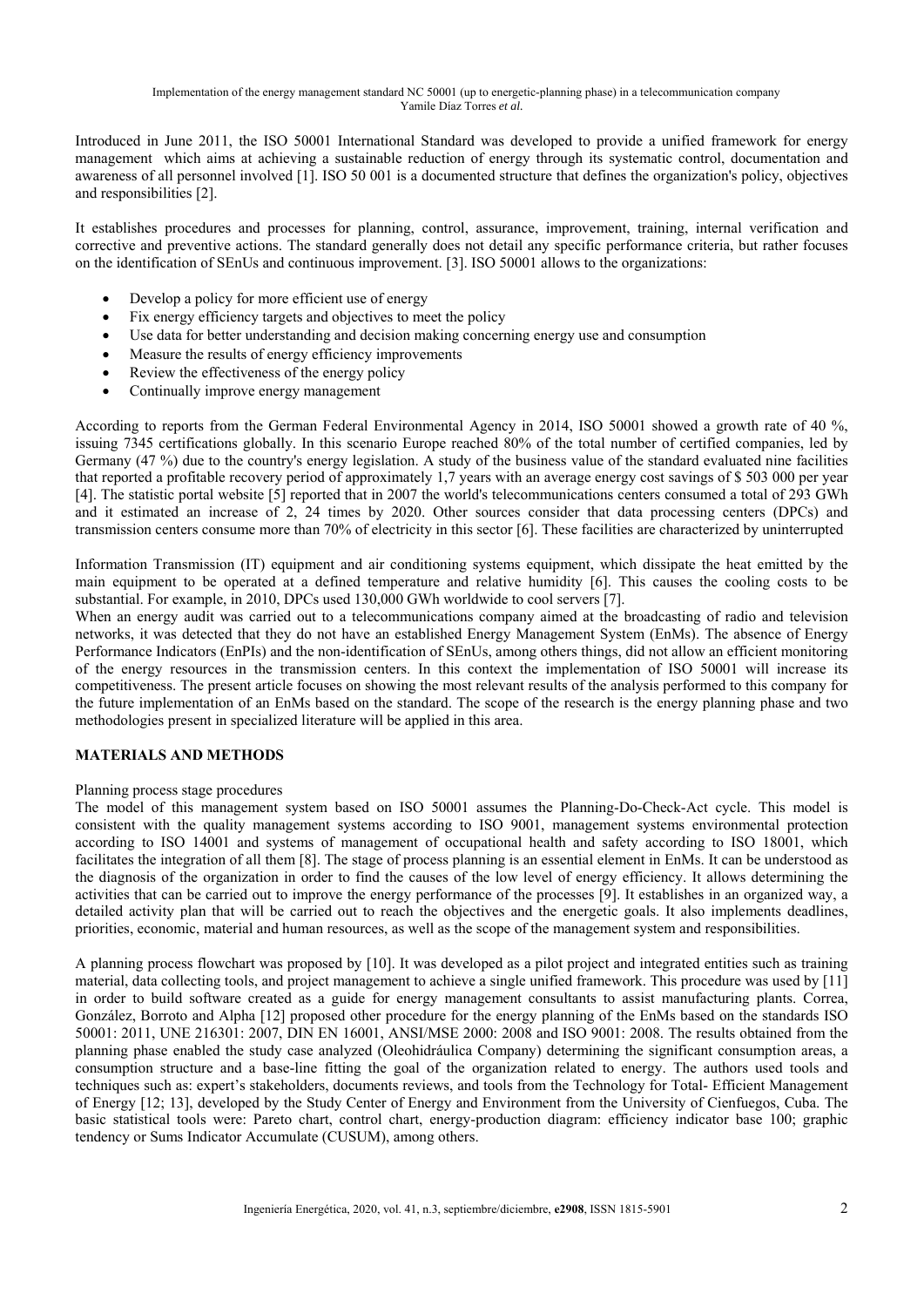Those tools were validated by previously quoted authors [14; 15; 16] that analyzed the use and consumption of energy in the organization studied and also identified the areas where the SEnUs presented opportunities for the improvement of energy performance.

## **Internal audits tools**

Several documents were required to fulfill the audit process in the planning phase: re-examined old inspections and auditing reports of energy, all documents involving the EnMs (in case that the organizations have one) were presented for evaluation. The energy consumption data for each energy source for past and present usage. In order to assess the auditing processes in the planning stage, the Carbon Trust Standard development the two quantitative tools that organizations can use to self-assess their performance across the areas of energy management. They are both available as a single Excel file Energy management selfassessment tool (CTX614) from the Carbon Trust website [17]

The first tool used was the Energy Management Matrix, it helps organizations assess their strengths and weaknesses across the following six areas of energy management: policy, organizing, training, performance, measurement, communication and investment. The Energy Management Assessment (EMA), as a more explicit tool allows evaluating twelve key energy management areas and hierarchically valued in importance by having varying maximum scores. The different parameters evaluated are illustrated across an overall percentage score generated for each of the twelve areas and plotted on a radar (spider's web) type chart. This illustrates the relative strengths and weaknesses and therefore identifies areas for improvement. 2.3. ENPis for Data Centers

Control of energy management is done through ENPIs which constitute an important basis of comparison and monitoring. ENPISs are quantitative values or measures of energy performance. They can be expressed as a simple measurement, a quotient (consumption/production) or a more complex model. The fundamental objective is to control and reduce the energy losses in the productive processes, as well as to evaluate technically and economically the potential of reducing energy losses [8].

DPCs are informatics depots mainly composed of IT equipment and cooling systems. Similarly, DPCs use a series of energy indicators that allow them to quantify and compare energy efficiency levels [18; 19]. Taking into account the similarity existing between these and the centers of transmission considering the distribution of consumption, it is proposed to apply some of them in order to enrich the EnMs.

1. Power Usage Effectiveness (PUE) is a standard metric of the communications industry to illustrate the energy efficiency of the data center infrastructure. According to The Green Grid, "When it is viewed in the right context, PUE provides strong guidance and useful information to design efficient energy and cooling architectures, to deploy the equipment within those architectures, and to operate the equipment day to day. The mathematical expression of the PUE is observed in the equation (1):

$$
PUE = \frac{\sum energy \quad consumption}{energy \quad consumption \quad by \quad TI_{equipments}} \quad (1)
$$

By definition, PUE is always greater than 1,0; all that exceeds 1.0 is indirect energy consumed by other non-IT loads, such as cooling, lighting or security systems. The energy consumption of air conditioning systems represents the largest proportion, consequently the potential for energy savings is also the largest.

2. Data center infrastructure efficiency (DCiE), see equation (2), is the inverse of PUE. It relates the total energy consumed by IT equipment to the total energy consumed by the center. It appropriately displays the efficiency level by relating the input power to the output power. [20].

$$
DCIE = \frac{1}{PUE} * 100\%) \tag{2}
$$

3. Unit Demand of Cooling (UDC) allows identifying if the energy expenditure in the refrigeration system is reasonable respect to the thermal demand to be dissipated by the IT equipment. High values of the indicator will describe facilities where the air distribution or type of technology used for refrigeration is less efficient. UDR was defined as: equation (3)

$$
UDC = \frac{energy \quad consumption \quad (by \quad cooling \quad equipments \quad)}{energy \quad consumption \quad by \quad TI \quad equipments} \tag{3}
$$

4. Another of the challenges these transmission centers have is the environmental impact associated with the use of electricity [21; 22]. Then the efficiency can also be measured in terms of its Technology Carbon Efficiency (TCE).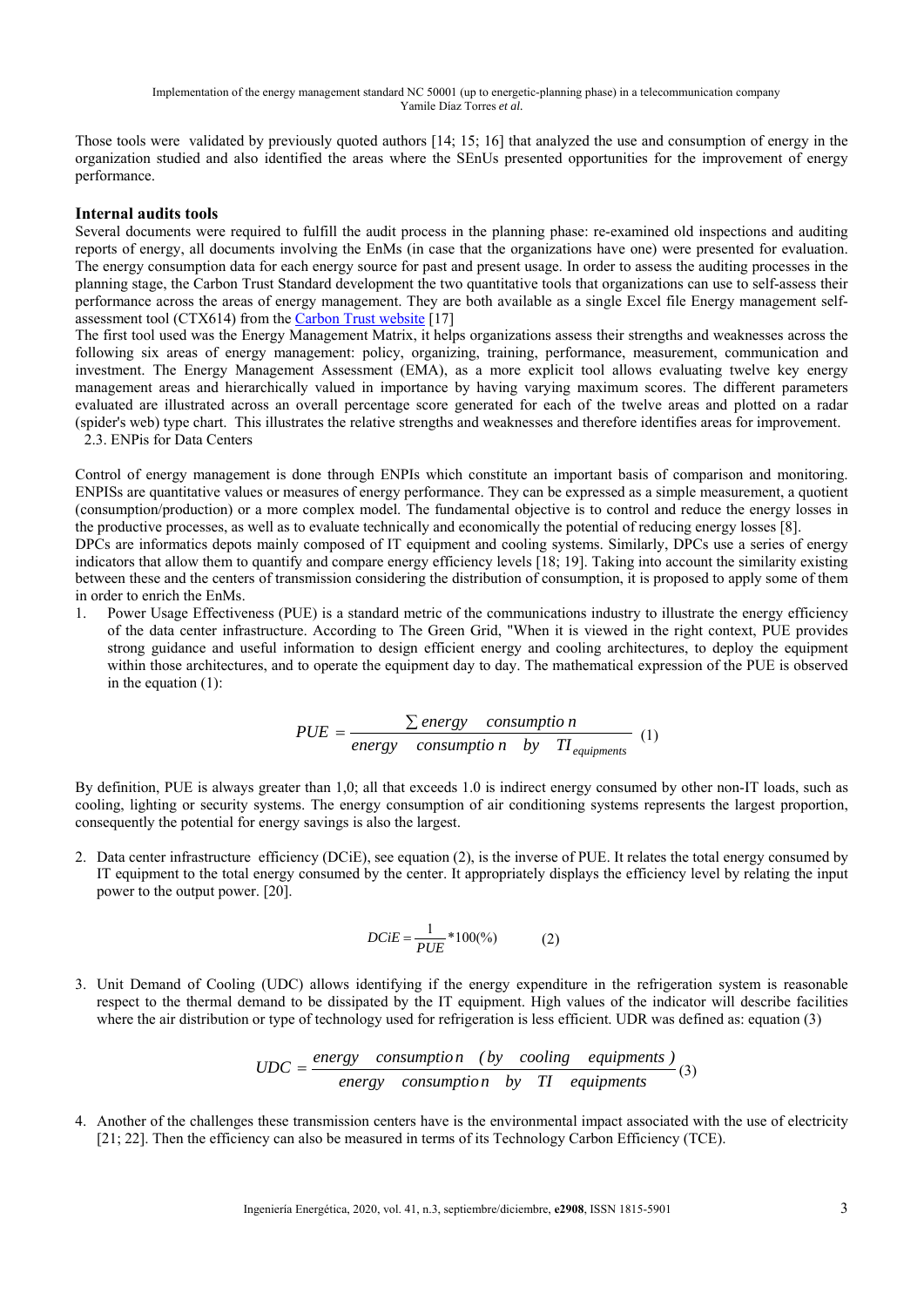5. Indicates the link between used energy and emissions and identifies the most respectful centers with the environment. This is determined by the equation (4):

$$
TCE = \frac{CO_2 \quad \text{emmissions} \quad \text{by} \quad \text{TI} \, \text{equipments}}{\text{energy} \quad \text{consumption} \quad \text{by} \quad \text{TI} \, \text{equipments}} \tag{4}
$$

The purpose of these indicators is to provide a comparative framework to evaluate different transmission centers. This will be used to prioritize improvement actions depending on their level of energy efficiency.

## **DISCUSSIONS AND RESULTS**

The Radio-communication and Broadcasting Company, which was taken as the object of study, guarantees the transmission of the radio channels by medium wave (MW), by amplitude modulated (AM) and frequency modulated (FM), besides the transmission of the TV channels. It is made up of 16 transmitting centers that offer coverage to a large part of the territory. From the economic point of view, the energy carriers represent the second significant value of the company's expenses with 25, 24% of the total with the most significant electricity consumption representing 79%, so the energy analysis will be directed to electricity. In the case of radio transmitters broadcasting schedule is set for a 24 h time programming and 8 TV broadcasting programs of 5 channels with 24 h programs and the rest with 09:00 -23:00 fixed programs time.

## Review of the energy planning process. The initial analysis of the current SGE's

First, a working team of researchers from the *Centro de Estudio de Energía y Medio Ambiente* (CEEMA) and employees of the company with responsibilities in the energy area was formed composed. Reports from previous auditing processes were reviewed; also all documentation presented by the company in terms of EnMs use was critically examined; 100 % of the personnel involved in the use of energy resources were polled. Some of the failures detected in the initial analysis were:

- 1. They do not have the legal document's register applicable to the standard ISO 50001
- 2. They lack a defined energy strategy, an energy policy, energy objectives, goals and action plan for non-conformities
- 3. The energy planning processes were superficial; they were based in general plans of the organization's top management disregarding the company's potentialities; neither were they being applied by legal means
- 4. There is not sufficient information and monitoring of energy; there is no adequate energy analysis and there are insufficiencies in the implementation of the management tools. They were not having EPIs and a base-line
- 5. They were not calibrating the instruments for energy measurement periodically
- 6. There are neither methodology nor criteria to assess energy consumption and they had not identified the variables that influence areas or SEnUs equipment
- 7. They had not identified their saving opportunities
- 8. They were not executing the internal auditing of energy resources
- 9. The acquisition of equipment and products was being made without establishing criteria to evaluating their use and efficiency during their useful life; there were no definite purchase specifications documented regarding energy. Investment procedures did not take into account the energy factor.
- 10. The specialists are not aware of the importance of the energy management system. Deficient staff training; there are no training program issues related to the proper use and consumption of energy

With the application of the EMM and EMA tools, see figure 1. As results only 34 % of the energy requirements for successful EnMs were being fulfilled. This confirmed the low level of energy management of the company presented.



**Fig.1. Analysis of Energy Management in the telecommunications company. Adapted from [17]**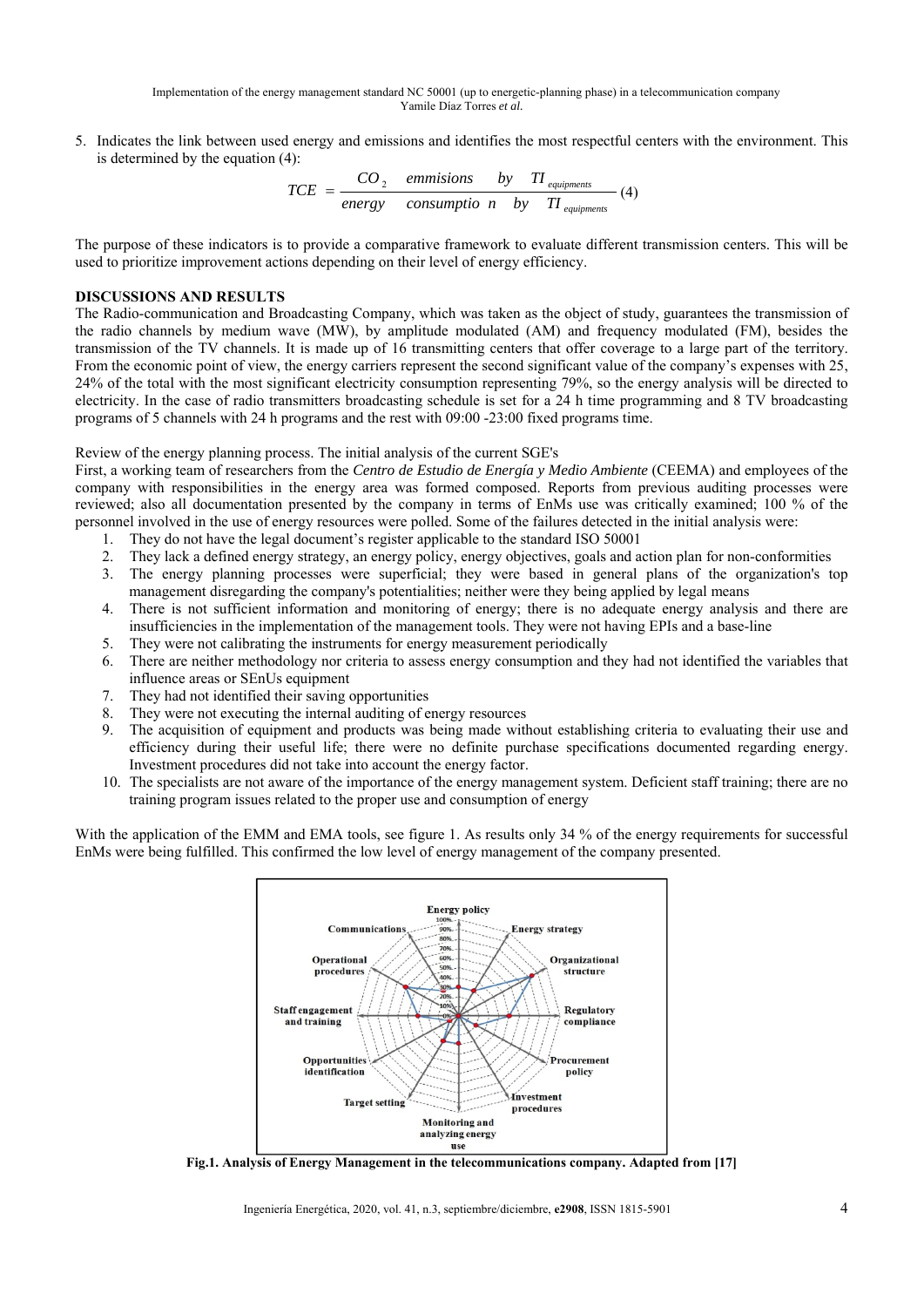## **Establishment of legal requirements**

The scope of the EnMs in a first stage will cover the centers of transmission that have specialized personnel who work directly in the facilities. The application of the standard was limited to four Transmission Centers of Medium Wave (TCMW) and a Television Broadcast Center (TVBC). The responsibilities and functions of the top management were established, in addition, the members of the energy committee and the roles that they play were defined. Finally, the energy policy formally made up and approved by the stakeholders was:

*The management of the company, aware of being a high consumer of electrical energy, committed to maximize its potential savings, rational and efficient use of energy carriers and the protection of the environment established the commitment of*:

- 1. Ensuring the measurement of energy consumption and monitoring the energy performance of the organization.
- 2. Implementing energy strategies to continuously improve the energy performance of the organization.
- 3. Ensuring the availability of information and the resources needed to achieve the goals and targets defined in energy strategies.
- 4. Supporting the acquisition of energy-efficient products and services economically justified.
- 5. Ensuring the performance of the relevant legal requirements, as well as other requirements of the organization related to the use and consumption of energy.
- 6. Establishing training, diffusion and communication programs at all levels about the organization's energy policy.
- 7. Updating regularly the energy policy and communicating it to all staff to ensure their participation in improving energy performance

Nineteen rules were identified related to the legislation applicable in the country regarding the use and efficient consumption of energy establishing the legal requirements for the implementation of ISO 50001 Energy review stage.

Through an energy diagnosis, the opportunities to improve energy performance of those processes or equipment that consume energy were identified. The following information is useful to support this stage: general information about the company, energy bills and electricity consumption measurements; census of load or inventory of energy-consuming equipment; energyproductive diagrams of the different areas and processes; maintenance plan and finally handbooks and technical catalogs of the technology installed. The bills for the consumption of electric energy (kWh) and the data of production as a function of transmitted energy (kWh radiated) from 2013 to 2016 were analyzed. The key characteristics of the case studies corresponding to the year 2016 were summarized in table 1. It can be seen that the centers with mixed productions do not predominate, only in cases D and E which have low power transmitters in addition to their predominant production, and this depended on the needs of the territory. Center E shows the highest levels of electric power consumption; this is due to the presence of TV transmitters.

|                         |                                            |      | Table 1: General characteristics of the transmission centers |                                   |                           |                                                                                                        |         |        |
|-------------------------|--------------------------------------------|------|--------------------------------------------------------------|-----------------------------------|---------------------------|--------------------------------------------------------------------------------------------------------|---------|--------|
| Transmitters<br>centers | <b>Broadcasting</b><br>of<br>power<br>(kW) |      | radio Broadcasting<br>power of Tv (kW)                       | Production<br>(kWh<br>broadcasted | Consumption<br>(MWh/year) | Stratification<br>electric-<br>of<br>the<br>by<br>consumption<br>energy<br>equipments of SEnUs $(\% )$ |         |        |
|                         | AM                                         | FM   |                                                              | /year)                            |                           | TI                                                                                                     | Cooling | Others |
| <b>TCMWA</b>            |                                            |      |                                                              | 45 702.1                          | 1177                      | 61                                                                                                     | 32      |        |
| <b>TCMWB</b>            | 10                                         |      |                                                              | 86 926.3                          | 124.8                     | 73                                                                                                     | 15      | 12     |
| <b>TCMW C</b>           | 20                                         |      |                                                              | 173 396.7                         | 247.6                     | 67                                                                                                     | 25      |        |
| <b>TCMWD</b>            | 20                                         | 0.25 | 0.3                                                          | 178 768.7                         | 355.2                     | 70.5                                                                                                   | 26.3    | 3.1    |
| <b>TVBC E</b>           |                                            | 0.25 | 8                                                            | 56 194.3                          | 249.5                     | 62                                                                                                     | 37      |        |

Table 1: General characteristics of the transmission centers

For the stratification of the electric energy consumption by equipment of SEnUs the power, time and use mode of the equipment was recorded. The equipment was classified in three main categories: IT equipment conformed by the transmitters, air conditioning equipment, and others including lighting, PCs, etc. A similar distribution is seen in the centers. For the detailed study of consumption patterns, the following graphs were elaborated: Annual graphs of electricity consumption during the day, dawn, peak and total; behavior of the maximum demand registered, comparison with the contractor as well as energy control charts, annual graphs of electricity consumption and kWh radiated.

The company is framed in the M1-A medium voltage tariff according to resolution No.28-2011. It was verified that the company was not penalized for exceeding the maximum demand contracted in the peak hours during the period. The demand for each center was follows: TCMW A: 30 kW; B: 30 kW; C: 37 kW; Center D: 45 kW and the TVBC E: 60 kW. When the graph of the behavior of the maximum demand registered and its comparison with the contracted were elaborated significant differences in relation to the real demand were detected. This phenomenon is present in cases A and B with 10 kW, 15 kW of over-sizing. Considering that the tariff includes the fixed cost amount for the maximum contracted demand power of 7 \$ per kW per month, a readjustment of contracted demand estimates a saving opportunity for the company.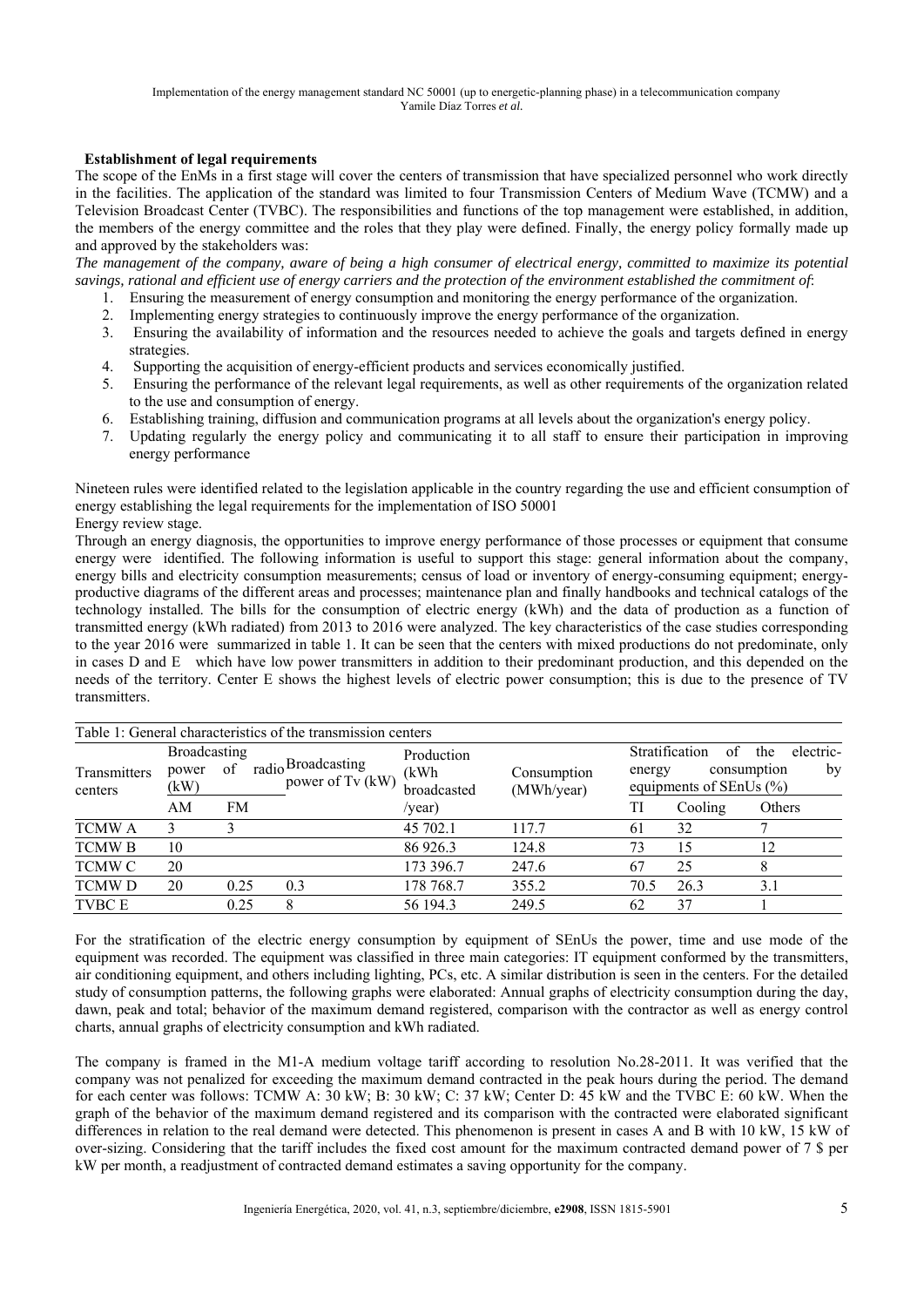There is also a similar tendency in the consumption of electric energy during peak hours, day and dawn hours. According to historical records it was detected that there are errors in the reading of the electrical records. The energy control chart does not reveal anomalies in the centers. The consumption remained stable within the established limits of +/- three times the standard deviation, but when these readings are combined with those of annual production, inconsistencies were detected in the production process, the consumption of electric energy and production of radiated kWh due to failures in the air conditioning system of these rooms. Similar deficiencies appear in the rest of the centers. It should be pointed out that this tool was useful in the monitoring of both variables and enabled visualizing the impact of the corrective measures applied in each center.

Recognition of the areas and SEnUs equipment. Identification of opportunities to improve energy performance

Thanks to the relative simplicity in the structure of these centers, in the initial characterization shown in Table 1 it was determined that the SEnUs were the IT equipment and the air conditioning system, in order to identify energy saving opportunities and improvement in energy performance. The saving measures in a transmission center must focus on the acquisition of high efficiency transmitters and the correct sizing of the cooling system. As the company does not have liquidity to assume investments related to the acquisition of more efficient transmitters, the study focused on analyzing the application of organizational actions that do not require investment. The cooling requirements of the rooms are closely related to the technical characteristics of the transmission equipment:  $\eta$  the efficiency of this equipment; P<sub>DC</sub> the electrical power they consume and P<sub>D</sub>, the power that dissipates in the form of heat that was calculated as expressed in equation (5), [23 ;24].

$$
P_D = (1 - \eta)^* P_{DC} (5)
$$

The efficiency of the AM transmitters according to the catalogs of the manufacturers are in the order of 80 and 86%, the TV transmitters between 13% and 17% [25, 26]. Besides, the established working temperature in these places was known and it must be sustained between 0-50°C. After obtaining measurements of the consumption for the transmitters by different premises, it was determined the different heat gains for the rest of the equipment and the construction characteristics by premises. The cooling load was calculated by the TRNSYS software. The results are shown in table 2, where the over-sizing of the installed load in all the centers is appreciated.

| Table 2 Cooling capacity and theory capacity comparison |       |                  |                |       |                                                 |  |  |  |
|---------------------------------------------------------|-------|------------------|----------------|-------|-------------------------------------------------|--|--|--|
| Transmitters                                            |       | Cooling capacity | Dissipate heat |       | Theory System capacity required $+ 20 \%$ over- |  |  |  |
| Centers                                                 | (kW)  |                  | (kJ/h)         |       | sizing $(kW)$                                   |  |  |  |
| A                                                       | 35.14 |                  | 10 800         | 5.27  |                                                 |  |  |  |
| B                                                       | 14.06 |                  | 21 600         | 879   |                                                 |  |  |  |
|                                                         | 24.60 |                  | 53 280         | 12.3  |                                                 |  |  |  |
|                                                         | 49.20 |                  | 56 160         | 14.06 |                                                 |  |  |  |
|                                                         | 52.72 |                  | 77 760         | 21.09 |                                                 |  |  |  |

Another way to verify this phenomenon was through the electrical measurements made to the air conditioning system by the premises. For example, the climate equipment installed at the TCMW D have a nominal electric power demand of 16.15 kW and figure 2, shows how the split equipment are only working to a maximum of 44.6% of capacity.



**Fig.2. Electrical power of the air conditioning system of TCMW D.**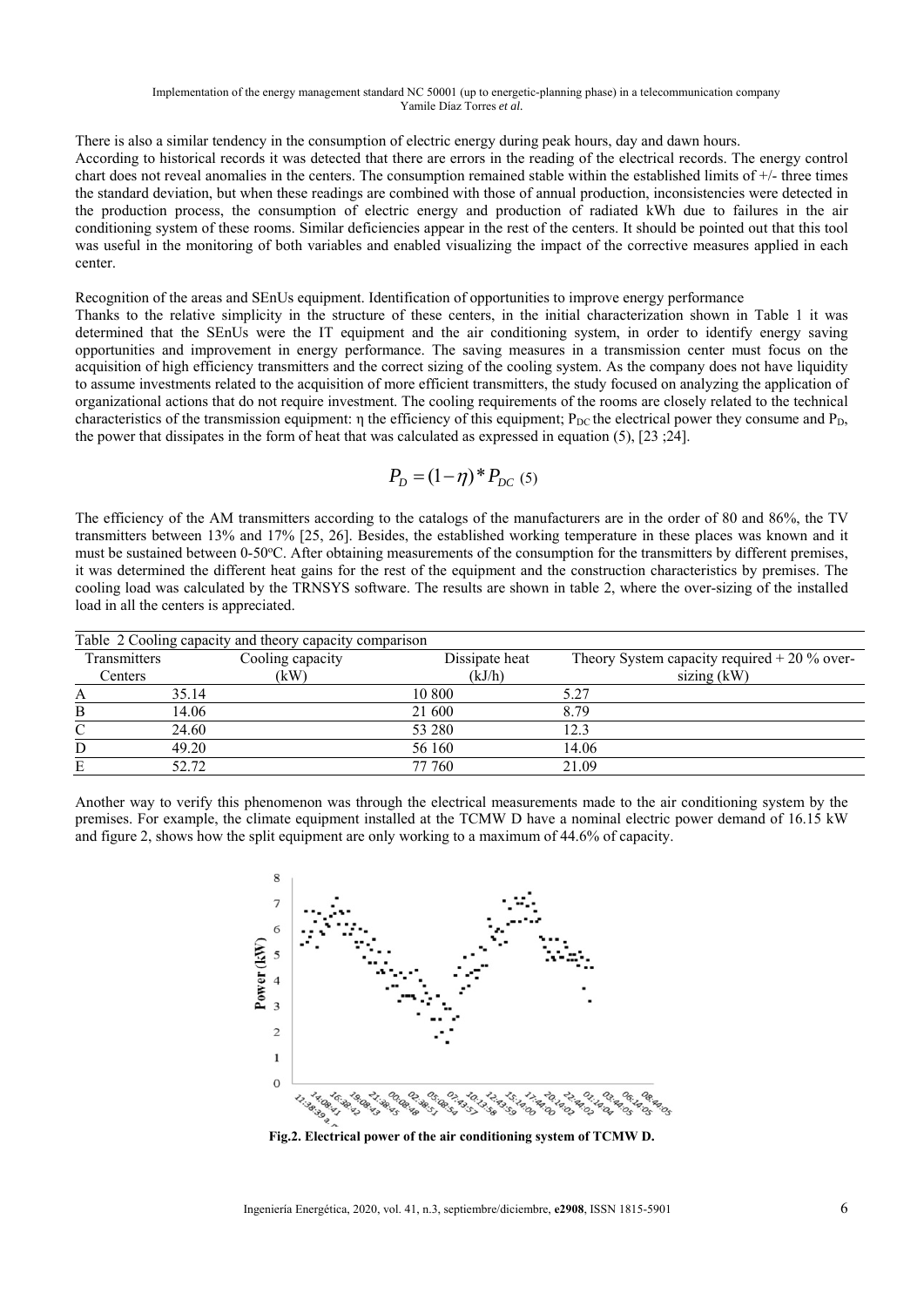Table 3, summarizes the operation modes as well as the significant variable and control parameters that affect their operation and the potential savings of the measures proposed for the fulfillment of the energy saving goals. It was also considered the intermittency in television programming. As a whole, these measures will allow the company to save approximately 15 709 kW, which represents about 16% of annual consumption in 2015. From the economic point of view, this number represents 30 299 \$ / year.

| Table 3: SUEns summary |                                                                                                  |                                                           |                                                                          |                                                                                                        |                          |         |  |
|------------------------|--------------------------------------------------------------------------------------------------|-----------------------------------------------------------|--------------------------------------------------------------------------|--------------------------------------------------------------------------------------------------------|--------------------------|---------|--|
| Area<br><sub>or</sub>  | <b>Function</b>                                                                                  | Average<br>consumption<br>kWh/month                       | <b>Control parameters</b>                                                | <b>Saving</b><br>measures                                                                              | <b>Potential Savings</b> |         |  |
| equipment              |                                                                                                  |                                                           |                                                                          |                                                                                                        | kWh/m<br>onth            | \$/year |  |
| Transmitters           | Emitted<br>electromagn<br>etic waves                                                             | A: $5700$<br>B: 7661<br>C: 13397<br>D: 14361<br>E: 12 697 | $(On-Off)$<br>Connecting<br>TV<br>and<br>time (radio<br>programming)     | $(On-Off)$<br>time<br>according<br>radio<br>and<br>TV<br>programming<br>established                    | 3 8 4 0                  | 7 0 0 8 |  |
| Air conditioners       | Technologi<br>cal<br>requirement<br>s for heat<br>dissipation<br>of<br>transmitting<br>equipment | A: 2 990<br>B: 1 574<br>C: 4999<br>D: 5357<br>E:7406      | the thermostat's setting<br>filters cleanliness<br>infiltrations control | air<br>Re-installing<br>conditioner<br>equipment<br>according<br>to<br>cooling<br>load<br>requirements | 11 869                   | 21 091  |  |
| Public grid            | demand<br>contracted<br>in the peak<br>hours<br>during<br>the<br>period                          |                                                           |                                                                          | Readjustment of<br>the cost for fixed -<br>fee                                                         |                          | 1600    |  |

## EPis and base-line

The expressions that define the baseline and goal in centers A, B and D are shown in table 4, The value of the energy not associated to the productive process and the coefficient of determination or quadratic coefficient of correlation (R2) show us the quality of the adjustment for the model to the experimental points. This model supports the use of ENPIS energy-productive kWh / kWh radiated. For TCMW C and D, the baseline was not established through the linear expression because of the low level of correlation.

|                    | Table 4. Outcomes of the planning process |                           |       |
|--------------------|-------------------------------------------|---------------------------|-------|
| Transmitter center |                                           | Mathematical expressions  | $R^2$ |
| A                  | Base-line                                 | $E = 2.0854 * P + 784.34$ | 0.84  |
|                    | Goal-line                                 | $E = 2.1104*P + 575.13$   | 0.90  |
| B                  | Base-line                                 | $E = 1.2433 * P + 1435$   | 0.79  |
|                    | Goal-line                                 | $E = 1.1506 * P + 1324$   | 0.82  |
| E                  | Base-line                                 | $E = 5.8318 * P + 1344.4$ | 0.89  |
|                    | Goal-line                                 | $E = 5.828 * P + 1226.8$  | 0.92  |

In the case of both centers it is observed that they have a range of consumption values for the same production value, see figure 3. This was given because in the case of the AM transmitters the electrical consumption depends on the depth of signal modulation [27].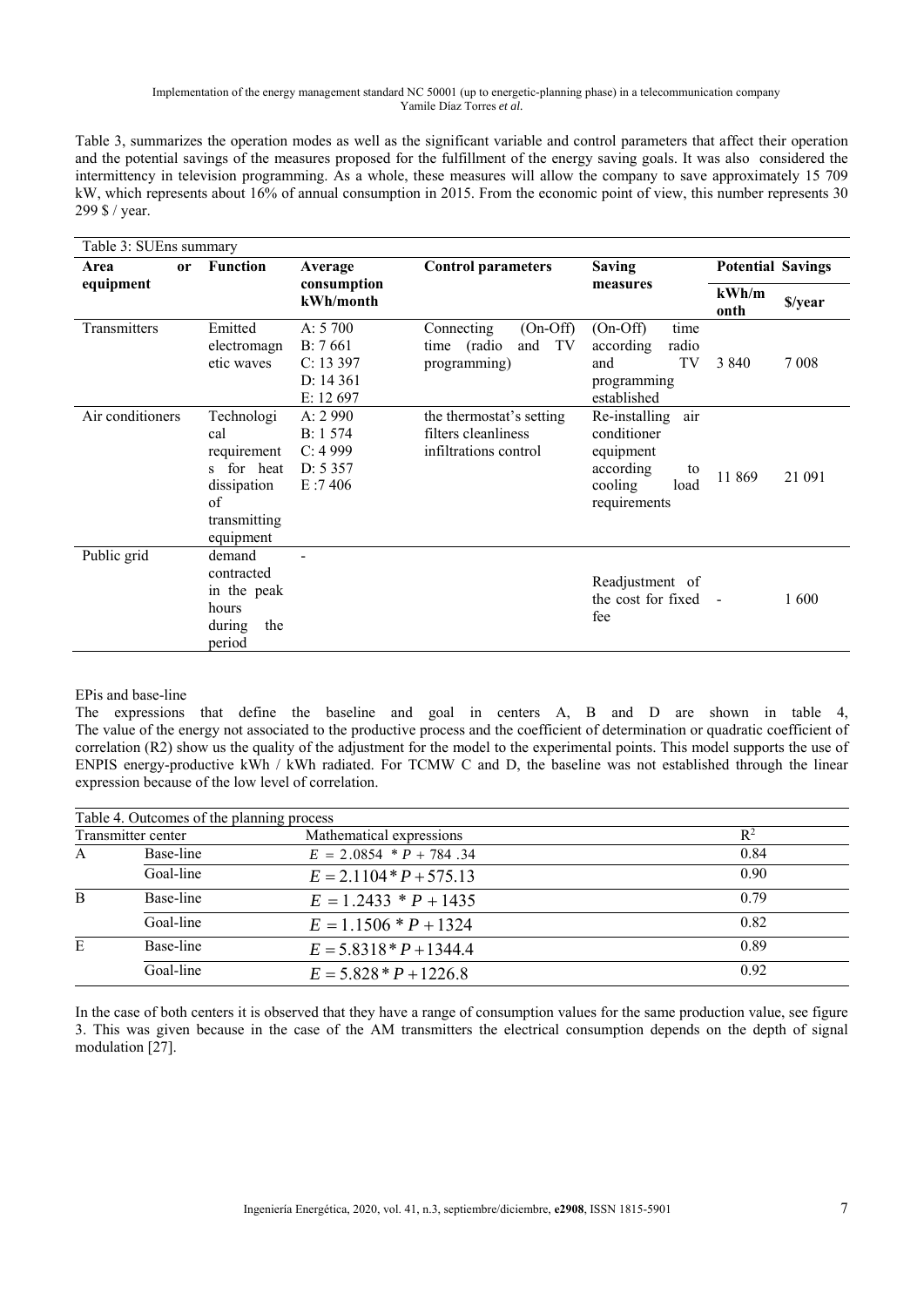

**Fig. 3. Correlation Diagram Consumption Vs Production: a) TCMW C; b) TCMW D.** 

The modulation depth of a 10 kW transmitter was in a range from 0 to 100% transmission and the consumption varied up to 7.8 kW of electrical power according to technical catalogs [28]. A normal audio program uses from 50 to 75% of modulation and it was established by technical standards of the country that was in a range of 80% up to 100%. Although the norm was applied in all the centers, the variation was notorious in those with the highest installed transmission power. Therefore, its ENPIs were measured through a limit of values to be met as shown in figure 4. Although the EPi is within the established range, it can be substantially improved decreasing the air conditioning load installed in them.



**Fig. 4. Maximum and minimum limits of the EPis in TCMW C and TCMW D.** 

A summary of the behavior of the ENPIs it's shown in table 5. The most efficient TCMWs currently are D and B. This comparative analysis allows the company's top management to prioritize those less efficient centers to implement the measures set out above.

| Table 5: EPIs comparison |                  |                  |          |            |     |  |  |
|--------------------------|------------------|------------------|----------|------------|-----|--|--|
| <b>TCMW</b>              | <b>EPIs</b>      |                  |          |            |     |  |  |
|                          | kWh/ kWh emitted | PUE              | DCiE $%$ | <b>UDR</b> | TCE |  |  |
| D                        | 1.22-1.54        |                  | 76       | 0.29       | .29 |  |  |
| B                        | l .44            | $\overline{.}33$ |          | 0.213      |     |  |  |
|                          | $1.24 - 1.61$    | 1.46             | 68       | 0.389      | .46 |  |  |
| А                        | 2.28             | 1.63             | 61       | 0.52       | .46 |  |  |
|                          | 5.8              | . . 56           | 64       | 0.58       | .83 |  |  |

#### **Energy Control of and action plans**

The monitoring of the ENPIs will be carried out through Excel files that incorporate other tools such as CUSUM, graphic ENPIs vs. Production and the EPI 100 BASE chart see figure 5.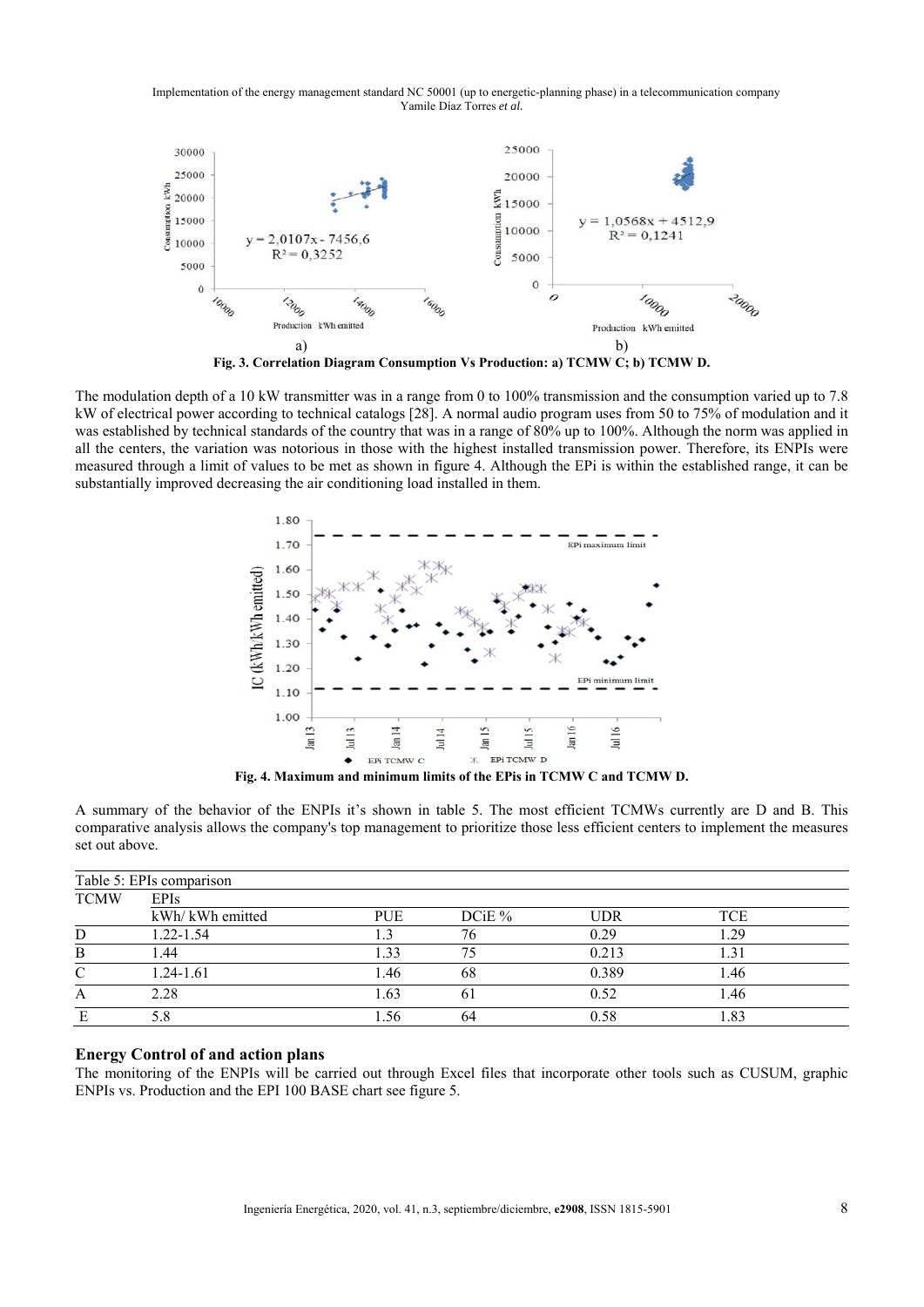

**Fig. 5. Tools for energy management control a) Results of EPI 100 BASE chart of transmitters centers TCMW A,** 

**TCMW B and TVBC E. b) results of CUSUM chart for TVBC E**

After the base line's equation was obtained, see table 8, the graph EPI 100 BASE chart figure 5 a) revealed that for TCMW A in the last period the 42 % of their month measurements (energy consumption) were in the no-conformity zone, for TCMW B 68 % and 29% for TVBC E respectively. The CUSUM graph revealed that until July of 2015 the center TVBC E had a negative tendency to an inefficient period (over consumption) but as from the August 2015 until the last recorded measured (May 2016) the energy consumption was lower maintaining the similar levels of production (emitted hours). It's important to highlight that those tools can be set to conform shorter time-lapses for example weeks or days, in order to improve and carry out a better monitoring of their EPIs.

The action plan derived from the energy planning phase complied with the company's energy policy, where the strategies, procedures and/or activities required to achieve the proposed goals were elaborated. Fitting the priorities defined, the corresponding improvement plans were designed using the 5Ws (What, Who, Why, Where, When) and 2Hs (How, How much) techniques [12]. It was recommended to the management team to make plans for staff training and to review in detail the description of the work content and the resources assigned to the energy specialists. Furthermore, they were advised to develop procedures for: capital investment to obtain funds for energy efficiency, carry out internal energy audits, maintenance that includes repair works to save energy, and a procedure that establishes the appropriate and systematic communication of the results to all the company workers.

## **CONCLUSIONS**

The initial analysis made to the broadcasting company revealed that it has a low level of energy management. As a result of the implementation of the energy planning phase, the following were elements were established: the scope and limit of ISO 50001; the energy policy; the working group and functions applicable to senior management were defined; the legal requirements according to the legislation in the country; the main energy indicator was electric power. The SEnUs equipment comprises the transmitters and the air conditioning system.

The opportunities for improvement are concentrated in the readjustment of the air conditioning load installed in each center, the re-negotiation of the contracted demand and in the operating modes of the TV transmitters. All represent a total of \$ 30,299 / year. The ENPIs were established taking into account the characteristics of each location as well as the baseline and goals of centers A, B and E. Finally, The ENPIs comparison will allow to prioritize the application of measures for energy saving.

## **Acknowledgments**

The authors gratefully acknowledge VLIR (Flemish Interuniversity Council) for the support through the project "Cleaner production in the city of Cienfuegos

## **REFERENCES**

- [1] Fiedler T. and Mircea. P. "Energy management systems according to the ISO 50001 standard. Challenges and benefits". International Conference on Applied and Theoretical Electricity (ICATE). Craiova. Rumania, 2012 ISBN: 978-1-4673- 1809-9. http://dx.doi:10.1109/ICATE.2012.6403411 .
- [2] Lapido, M. Gómez J. and Monteagudo. J.P "Participación de la universidad en la mejora de la eficiencia energética del sector productivo cubano". Universidad y Sociedad. Revista Científica de la Universidad de Cienfuegos. 2014. Vol. 6 Nº 3 Agosto. ISSN: 2218-3620, URL: http://rus.ucf.edu.cu/index.php/rus/article/download/343/pdf\_31 . Consulted: february de 2018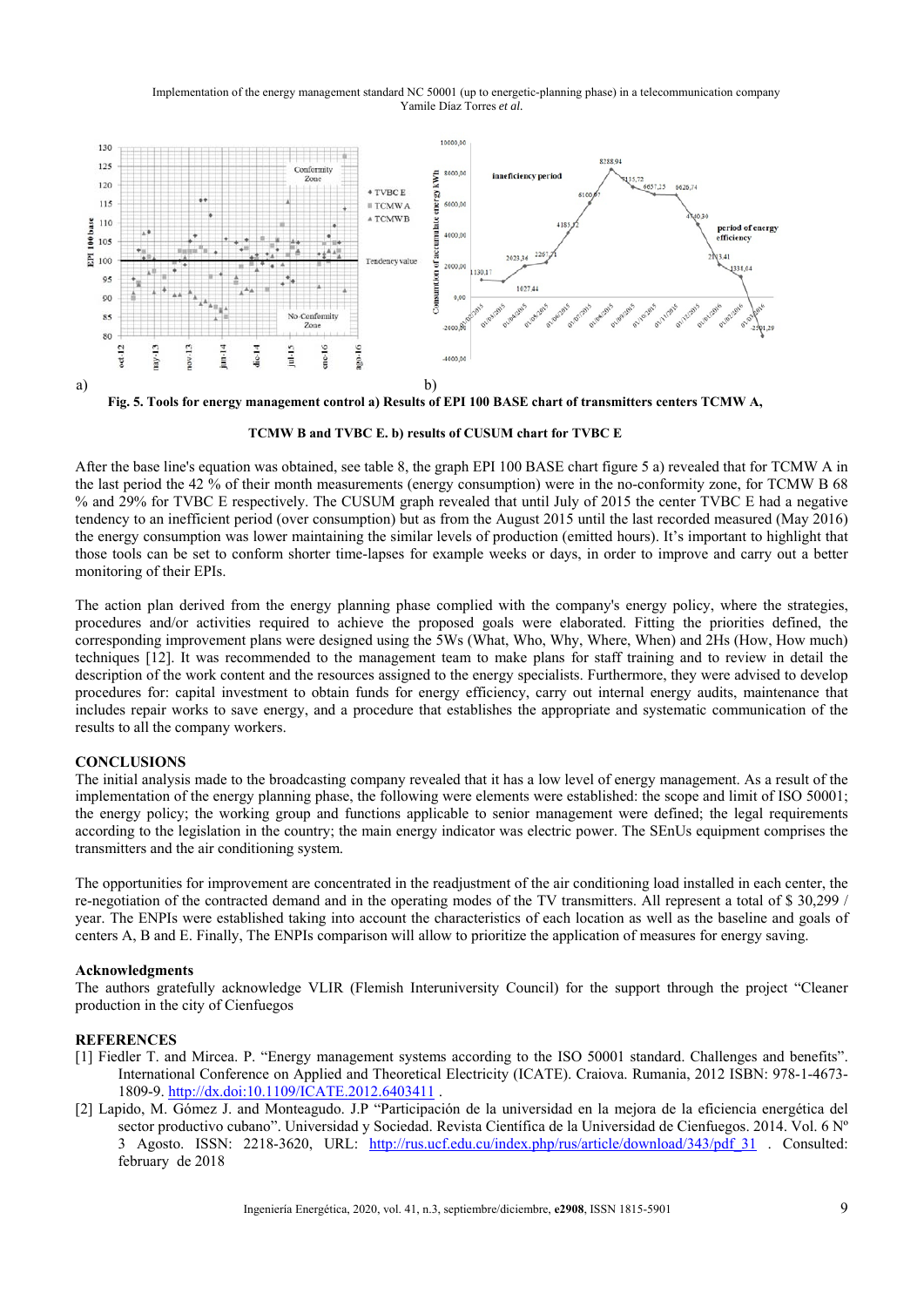- [3] Eccleston, C. March, F. and Cohen T. "*Inside Energy. Developing and managing an ISO 50001 Energy Management System*". Taylor & Francis Group. Estados Unidos. pp 319. 2012 .ISBN 978-1-4398-7670-1
- [4] Therkelsen P. and McKan. A. "Assessing the costs and benefits of the superior energy performance program". Lawrence Berkeley National Laboratory. 2013. Consulted: May 2017. URL http://energy.gov/sites/prod/<u>files/2014/07/f17/sep\_costbenefits\_paper13.pdf</u>
- [5] The statistics portal. "Derived electricity consumption in data centers and telecoms worldwide projections to 2020". Consulted: may 2019 URL: :http://www.statista.com/statistics/186992/global-derived-electricity-consumption-in-datacenters-and-telecoms/
- [6] Makela T.and Luukkainen. S. "Incentives to Apply Green Cloud Computing". Journal of Theoretical and Applied Electronic Commerce Research Electronic. 2013. VOL 8 Nº 3 pp. 74-86. Diciembre. ISSN 0718–1876. URL: www.jtaer.com. Consulted: May 2018. http://dx.doi:10.4067/S0718-18762013000300006
- [7] Chaudhry, M.T. Ling, T.C. and Manzoor, A. "Considering thermal-aware proactive and reactive scheduling and cooling for green data-centers", in Proceedings International Conference on Advanced Computer Science Applications and Technologies (ACSAT), Kuala Lumpur, 2012. URL: https://www.researchgate.net/publication/272822782\_Thermal-Aware Scheduling in Green Data Centers
- [8] ISO International Organization for Standardization. "ISO 50001: Energy Management System—Requirements with Guidance for Use", 2011. Consulted Jun 2017. URL: http://www.iso.org/iso/catalogue\_detail?csnumber=51297
- [9] Cañizares, G. Rivero, M. Pérez R. and González. E. "La gestión energética y su impacto en el sector industrial de la provincia de Villa Clara, Cuba". Tecnología Química. 2014. vol.34 no.1 ene.-abr. ISSN 2224-6185 URL: http://scielo.sld.cu/scielo.php?pid=S2224-61852014000100002&script=sci\_arttext. Consulted August 2018
- [10] Wu Bin, Ponte Sadina. Institutionalizing energy efficiency within the manufacturing industry; a computer aided framework for ISO 50001. In: 2nd international conference on environment and industrial innovation. 2012. P 29–33. http://www.ipcbee.com/vol35/007-ICEII2012-E016.pdf
- [11] Gopalakrishnan, B. Ramamoorthy, K. Crowe, E. Chaudhary, S. Latif, H. A structured approach for facilitating the implementation of ISO 50001 standard in the manufacturing sector. Sustainable Energy Technologies and Assessments 2014. Vol. 7 pp. 154–165. http://dx.doi.org/10.1016/j.seta.2014.04.006
- [12] Correa, J. González, R Borroto, A. Curbelo, M. Alpha, M. and Díaz A. "Diseño y aplicación de un procedimiento para la planificación energética según la NC-ISO 50001:2011" Ingeniería Energética 2014. Vol. 35, No. 1 p.38-47 Enero/Abril. ISSN 1815 – 5901 URL http://scielo.sld.cu/scielo.php?script=sci\_arttext&pid=S1815-59012014000100005. Consulted: Jan 2018
- [13] Borroto Nordelo, A. and authors. Gestión y Economía Energética. 2006. Editorial Universidad de Cienfuegos. ISBN 959- 257-114-7. http://biblioteca.ucf.edu.cu/biblioteca/libros\_digitales/eficienciaenergetica/Gestion%20y%20Economia%20Energetica%20MAA.pdf
- [14] Pérez Tristancho, A. and Vera Méndez, F. Fundamentos para la administración energética en la industria Colombiana a través de indicadores de gestión. Scientia et Technica 2012. Año XVII, No 50, Abril de. Universidad Tecnológica de Pereira. ISSN 0122-1701ULR: https://www.redalyc.org/pdf/849/84923878010.pdf
- [15] Fernández, L. Carbonell T. and Aballe. L. "Aplicación de Gestión Total Eficiente de Energía en el Centro Internacional de Salud "La Pradera" Ingeniería Energética 2014. Vol. 35, No. 2. pp.112 – 121, Mayo / Agosto/, ISSN 1815 – 5901 URL:http://rie.cujae.edu.cu/index.php/RIE/article/view/395. Consulted: April 1st 2016
- [16] Castrillón, R. González A. and Quispe. E. "Mejoramiento de la Eficiencia Energética en la industria del cemento por proceso húmedo a través de la implementación del sistema de gestión integral de la energía". Dyna, 2013. año 80, Edición 177, pp. 115-123. Febrero, ISSN 0012-7353 URL:http://www.redalyc.org/articulo.oa?id=49625661015. Consulted: March 20, 2018. DOI: 10.15446/dyna
- [17] Energy Management Self-Assessment Tools. https://www.carbontrust.com/resources/tools/energy-management-selfassessment-tool/. Consulted: February/2018
- [18] Sari, A and Akkaya, M. "Security and Optimization Challenges of Green Data Centers". Int. J. Communications, Network and System Sciences, 2015. 8, 492-500 Published Online December 2015 in SciRes. Consulted: February 6. URL: http://www.scirp.org/journal/ijcnshttp://dx.doi.org/10.4236/ijcns.2015.812044
- [19] Rongan, H. Zhanga, H. Xiaoa, S. Libn C. and Huc C. "Optimizing energy consumption for data centers" Renewable and Sustainable Energy Reviews. 2016. Vol 58 pp. 674–691. Mayo. ISSN 1364-032 URL: http://www.sciencedirect.com/science/article/pii/S1364032115016664. Consulted: May 15 2017.
- [20] Jamalzadeh M. and Behravan N. "An exhaustive framework for better data centers, energy efficiency and greenness by using metrics". Indian Journal of Computer Science and Engineering (IJCSE) 2012. Vol. 2 No. 6 .Dec 2011-Jan. ISSN : 0976-5166. URL: http://www.ijcse.com/docs/INDJCSE11-02-06-156.pdf . Consulted: April 29 2018
- [21] Zeadally, A. Khan, S.A Ullah, S. and Naveen. A.C. "Energy-Efficient Networking: Past, Present, and Future". *The Journal of Supercompting*, 2012. Vol 62, pp. 1093-1118. ISSN: 0920-8542 (print); 1573-0484 (web) ULR: http://dx.doi.org/10.1007/s11227-011-0632-2. Consulted: January 19 2018 DOI:10.1007/s11227-013-1021-9